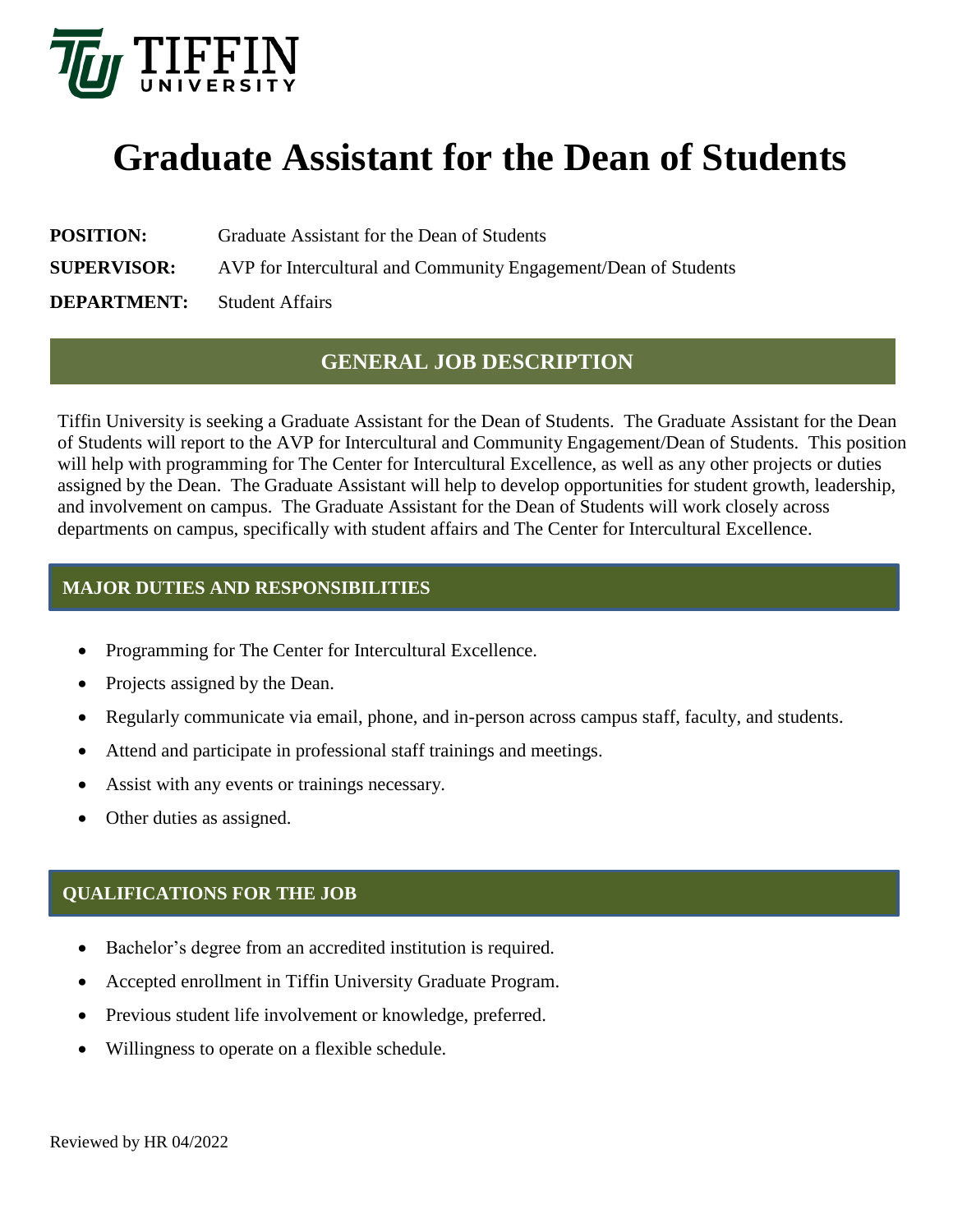

#### **EXPECTED KEY COMPETENCIES**

| Interdependence:  | Fosters collaboration across the University                                                                 |
|-------------------|-------------------------------------------------------------------------------------------------------------|
| Communication:    | Strong decision-making and communication skills                                                             |
| Accountability:   | Formulates effective and progressive strategies aligned with<br>University mission and values               |
| Respect:          | Creates an engaging, collaborative classroom environment<br>by bringing diverse students and ideas together |
| Entrepreneurship: | Influences and inspires                                                                                     |

## **EMBRACING OUR GUIDING PRINCIPLES**

**VISION STATEMENT** – The vision for Tiffin University is to become: *A premier university for challenging students to enhance their global competencies and 21st century skills, for success in a diverse world.*

**MISSION STATEMENT** – The mission for Tiffin University is to: *Educate students by linking knowledge to professional practice.*

**CORE VALUES** – The values of Interdependence, Communication, Accountability, Respect, and Entrepreneurship comprise the ICARE values of Tiffin University.

### **PHYSICAL REQUIREMENTS**

While performing the duties of this position, the employee is frequently required to sit, stand, and communicate for long hours